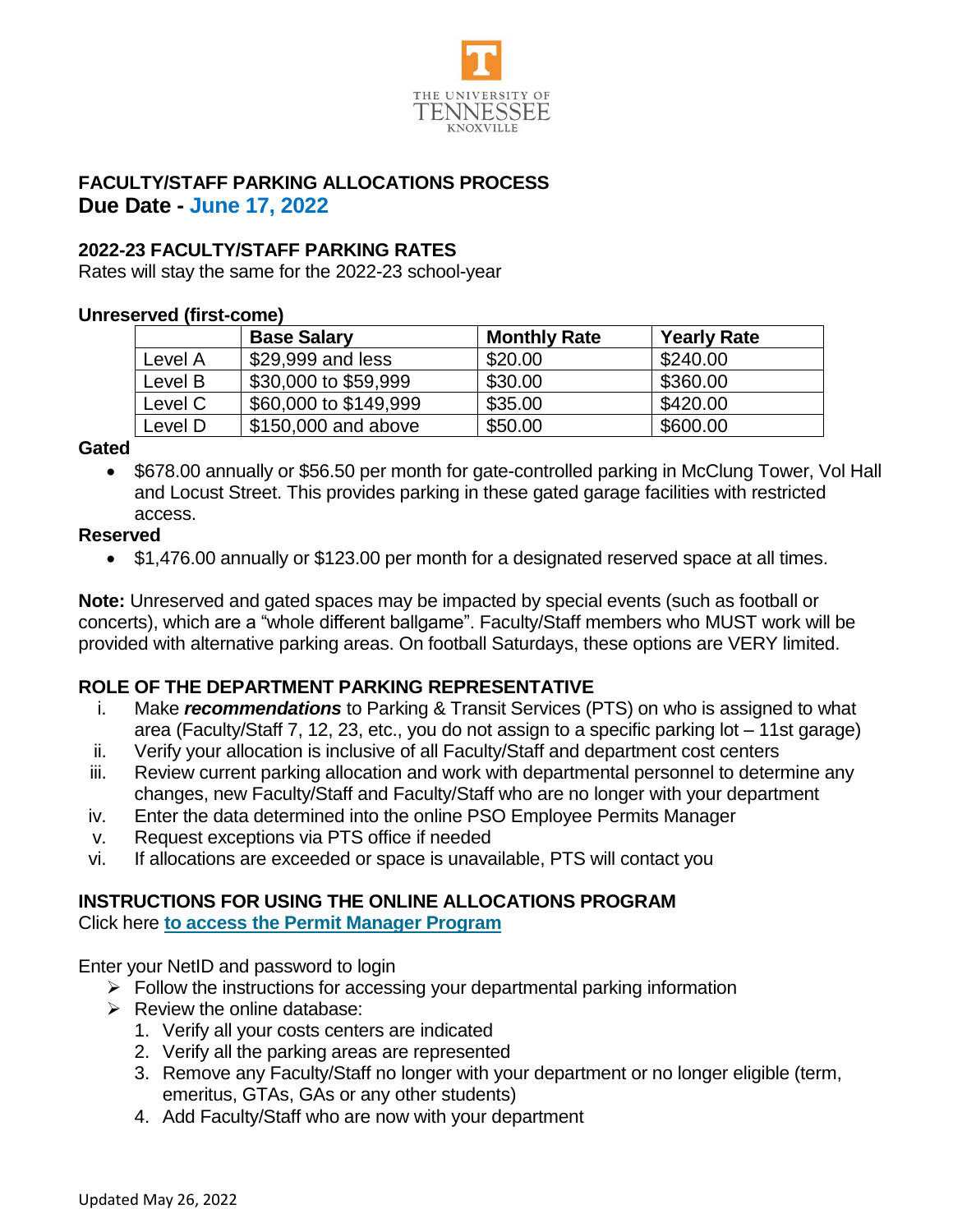- 5. Move Faculty/Staff from one area to another IF it is appropriate and space is available (for extremely tight areas, we must verify that old permits have been turned in to allocate any additional space)
- 6. Review all changes and finalize
- 7. Deadline **June 17, 2022**
- 8. If you make a mistake or have a change after it is finalized, please contact Jill Brown, Permit Manager at 865-974-6059 or [jbrown10@utk.edu](mailto:jbrown10@utk.edu)

The presentation was sent to you and details the allocation process with screen shots. If have questions, please contact our team at 865-974-6031 or [parking@utk.edu](mailto:parking@utk.edu)

**OTHER PERMIT OPTIONS** – you do not have to deal with these in the Faculty/Staff allocations process:

#### *1. Individuals*

- a. Accessible (see box below)
- b. Gated
- c. \*Reserved
- d. \*Specials (i.e. similar to an Orange Dot but for an individual who teaches on the Ag campus and on the Hill)

#### *2. Departments*

- a. \*Orange Dots not assigned to a person, but a department
- b. \*Reserved a few departments have these
- c. QR Codes for conference or large meeting parking in Vol Hall garage only
- d. Print-On-Demand An application must be completed first

#### *3. Other*

- a. \*Hill Area
- b. \*Sales & Service (vendors and contractors)

**Note:** \* These types of permits REQUIRE a written request and justification from the appropriate chief administrative officer of the respective division.

## **EASIER ACCESSIBLE PARKING RENEWAL PROCESS**

*The majority of accessible permit holders be able to renew online.* 

Renewals for accessible permits can be done through the online process for any Faculty/Staff Accessible Permit holder with a placard that **expires AFTER** August 1, 2022.

We will contact anyone with a current accessible permit if the placard expires before August 1, 2022 to update their paperwork.

#### **IMPORTANT INFORMATION REGARDING DISTRIBUTION OF PARKING PERMITS**

- i. UT Faculty/Staff will be notified directly by email on **July 18 th** that permits are available for purchase online
- ii. Faculty/Staff are able to print a 14-day temporary permit when they complete the transaction
- iii. Permits will be mailed directly to Faculty/Staff at an address they have chosen (we strongly recommend that permit holders **have their permit mailed to their home**)